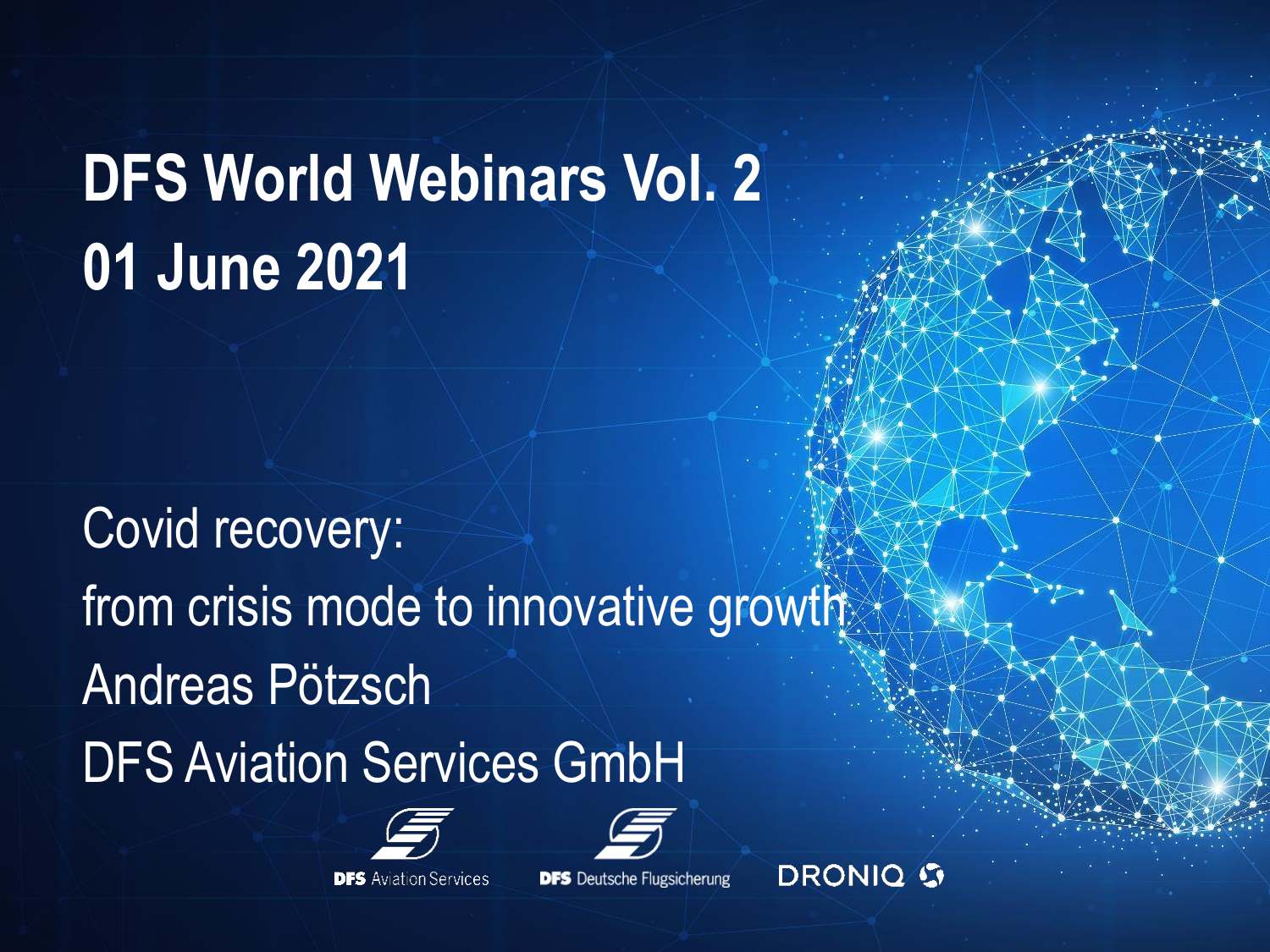**COVID RECOVERY: FROM CRISIS MODE TO INNOVATIVE GROWTH**

### **Pre-Pandemic**

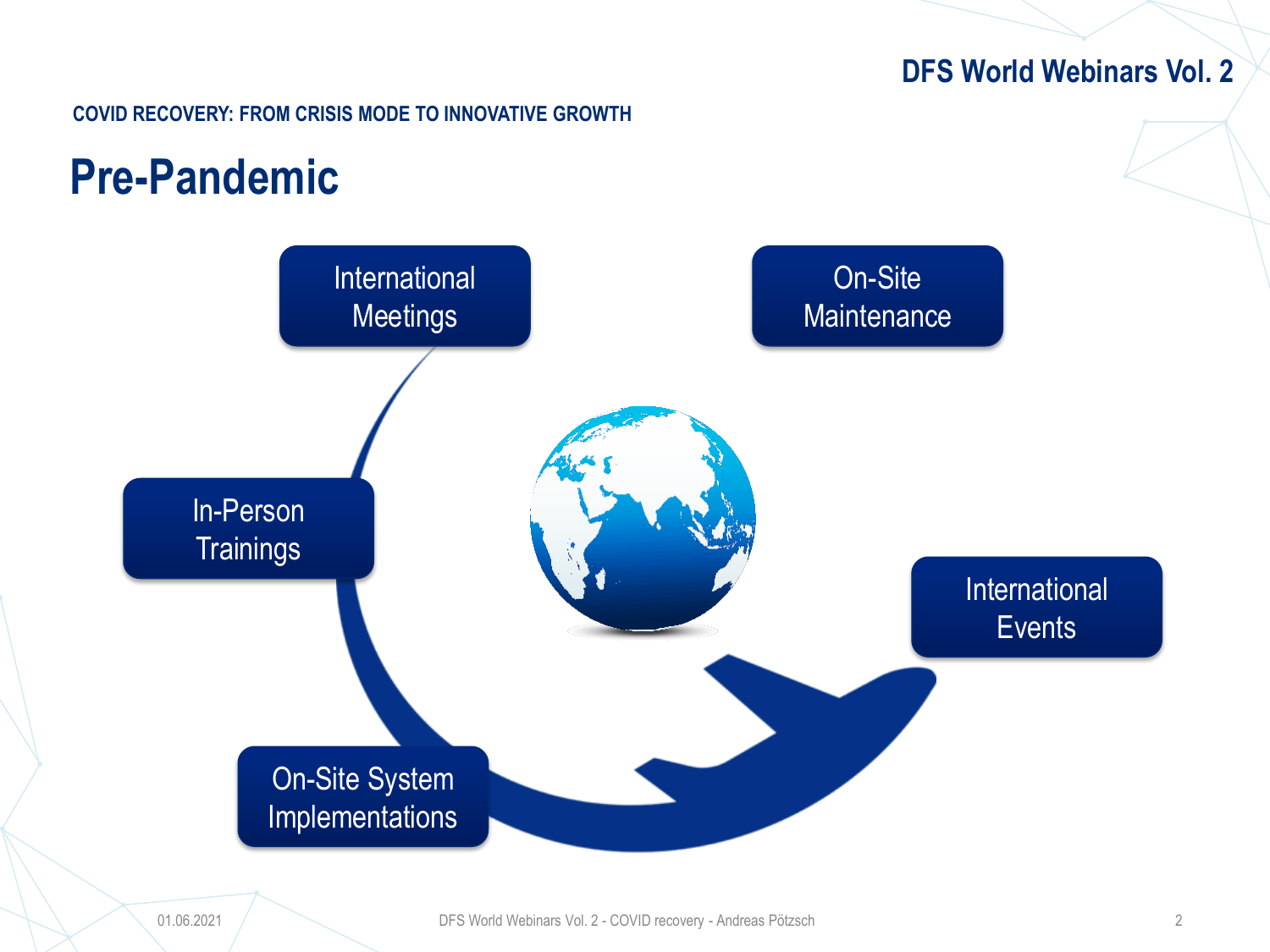**COVID RECOVERY: FROM CRISIS MODE TO INNOVATIVE GROWTH**

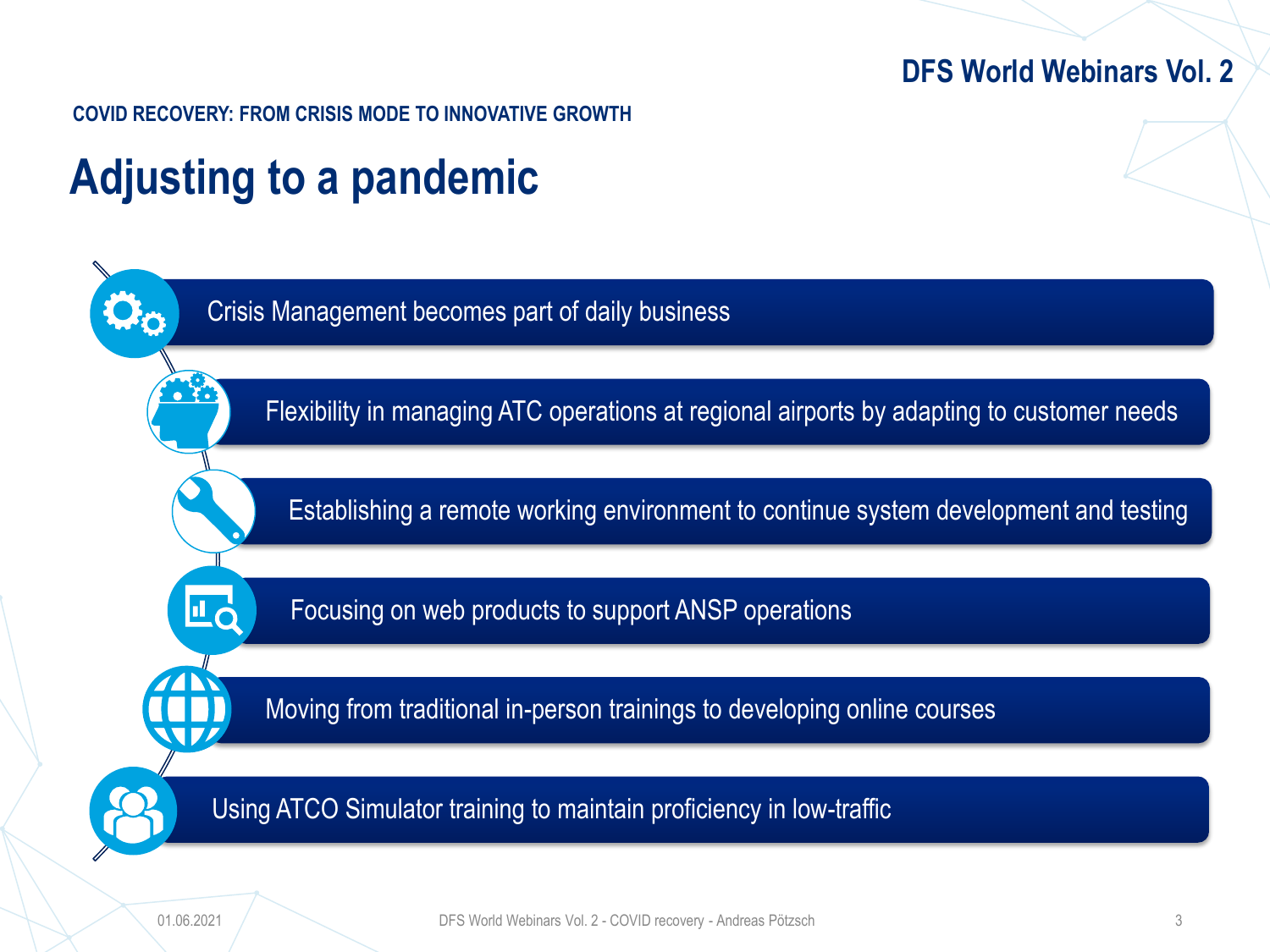**COVID RECOVERY: FROM CRISIS MODE TO INNOVATIVE GROWTH**

### **Post-pandemic recovery**

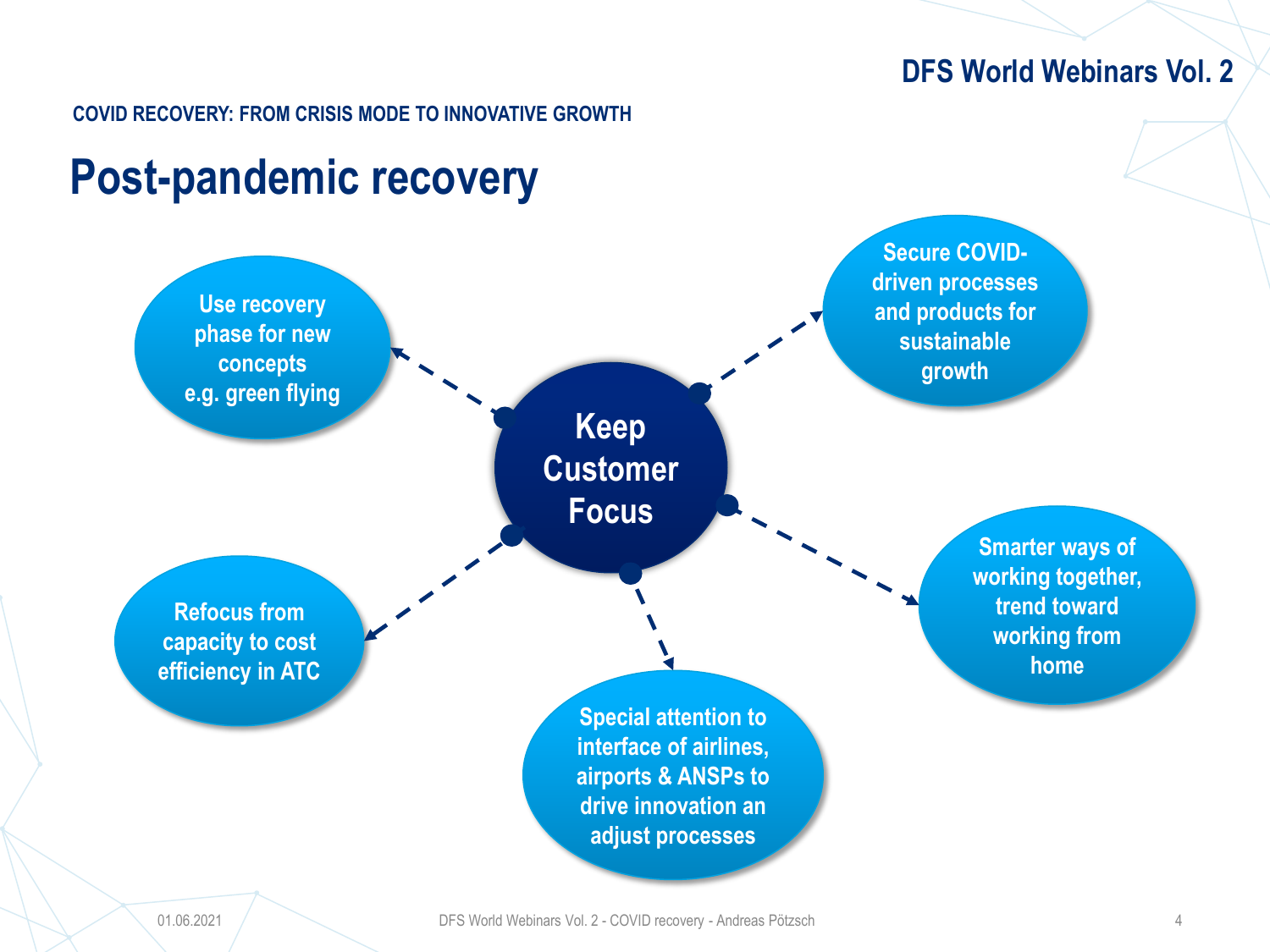**COVID RECOVERY: FROM CRISIS MODE TO INNOVATIVE GROWTH**

## **Post-Pandemic**

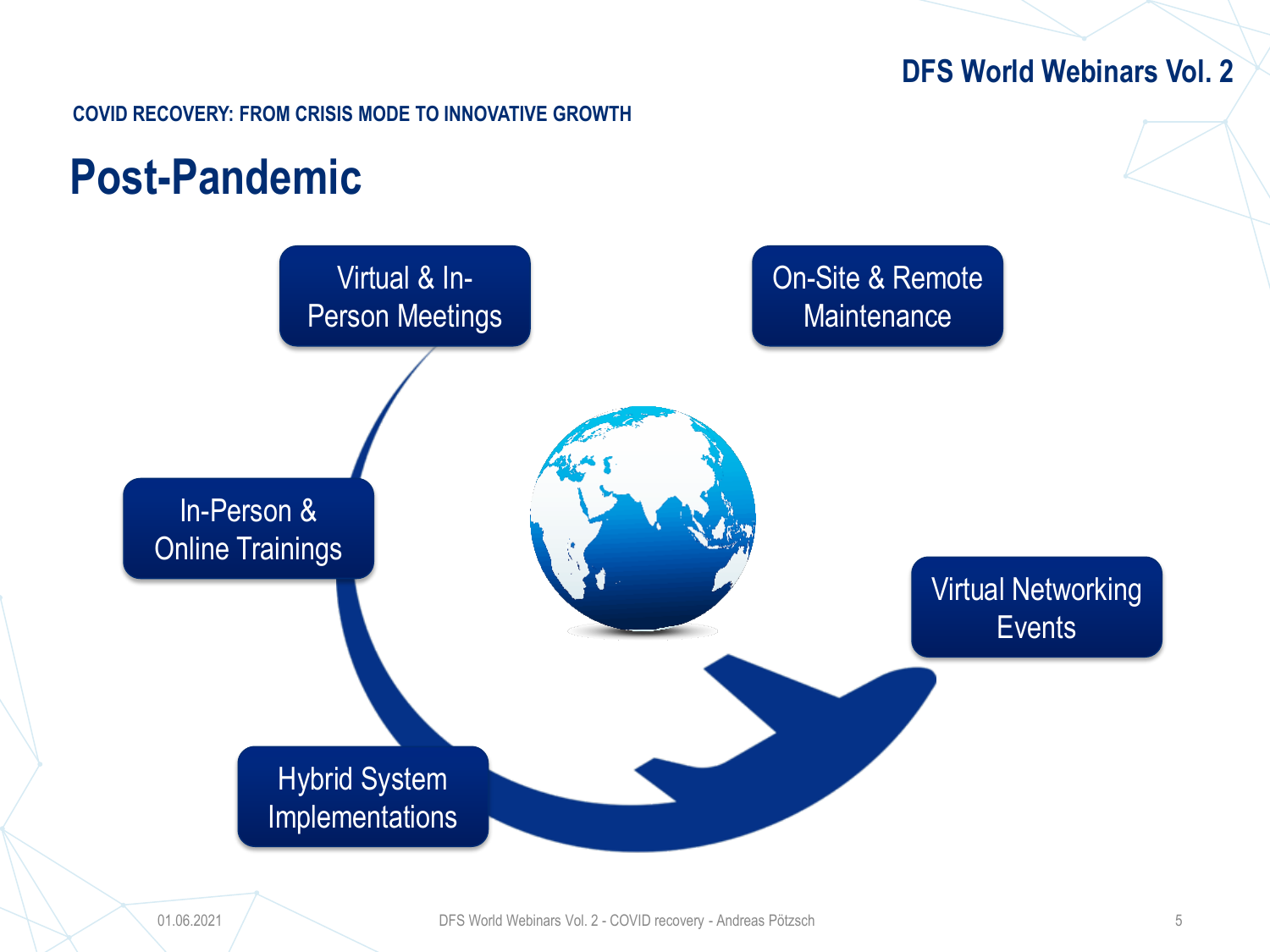# **Further questions? More information please?**

## **Let us #stayconnected!**

**Andreas Pötzsch Managing Director DFS Aviation Services GmbH**

[andreas.poetzsch@dfs-as.aero](mailto:clemens.schiebel@dfs-as.aero)

lin



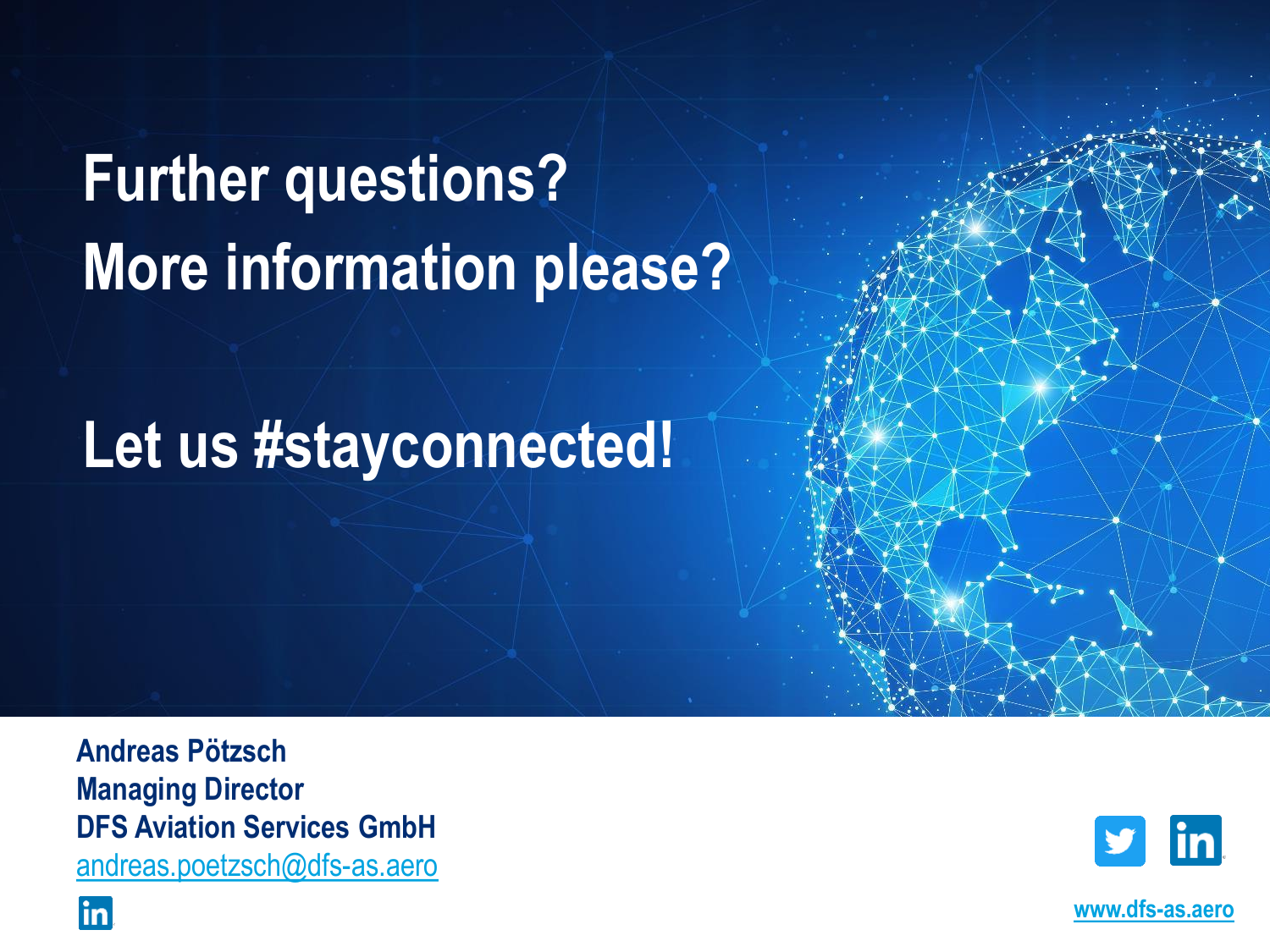**COVID RECOVERY: FROM CRISIS MODE TO INNOVATIVE GROWTH**

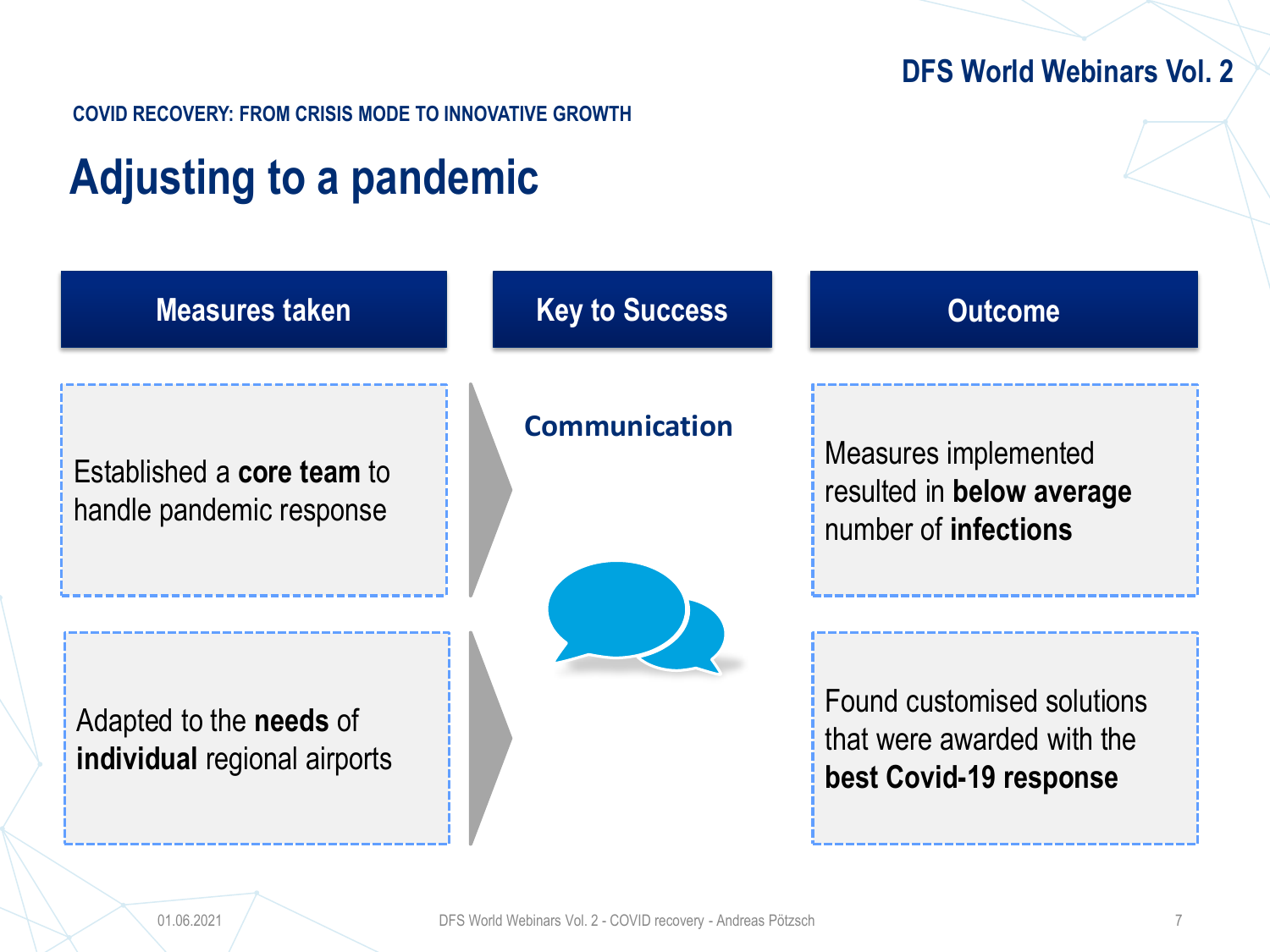**COVID RECOVERY: FROM CRISIS MODE TO INNOVATIVE GROWTH**

| <b>Measures taken</b>                                                                     | <b>Key to Success</b>                              | <b>Outcome</b>                                                                    |
|-------------------------------------------------------------------------------------------|----------------------------------------------------|-----------------------------------------------------------------------------------|
| Developed individualised<br>solutions with customers to<br>initiate and continue projects | <b>Technologies</b><br>at hand and<br>new concepts | Established a remote working<br>environment for system<br>development and testing |
| Continuously reassessing the<br>needs of ANSP customers                                   |                                                    | Focus on web products and<br>the investment in further<br>developments            |